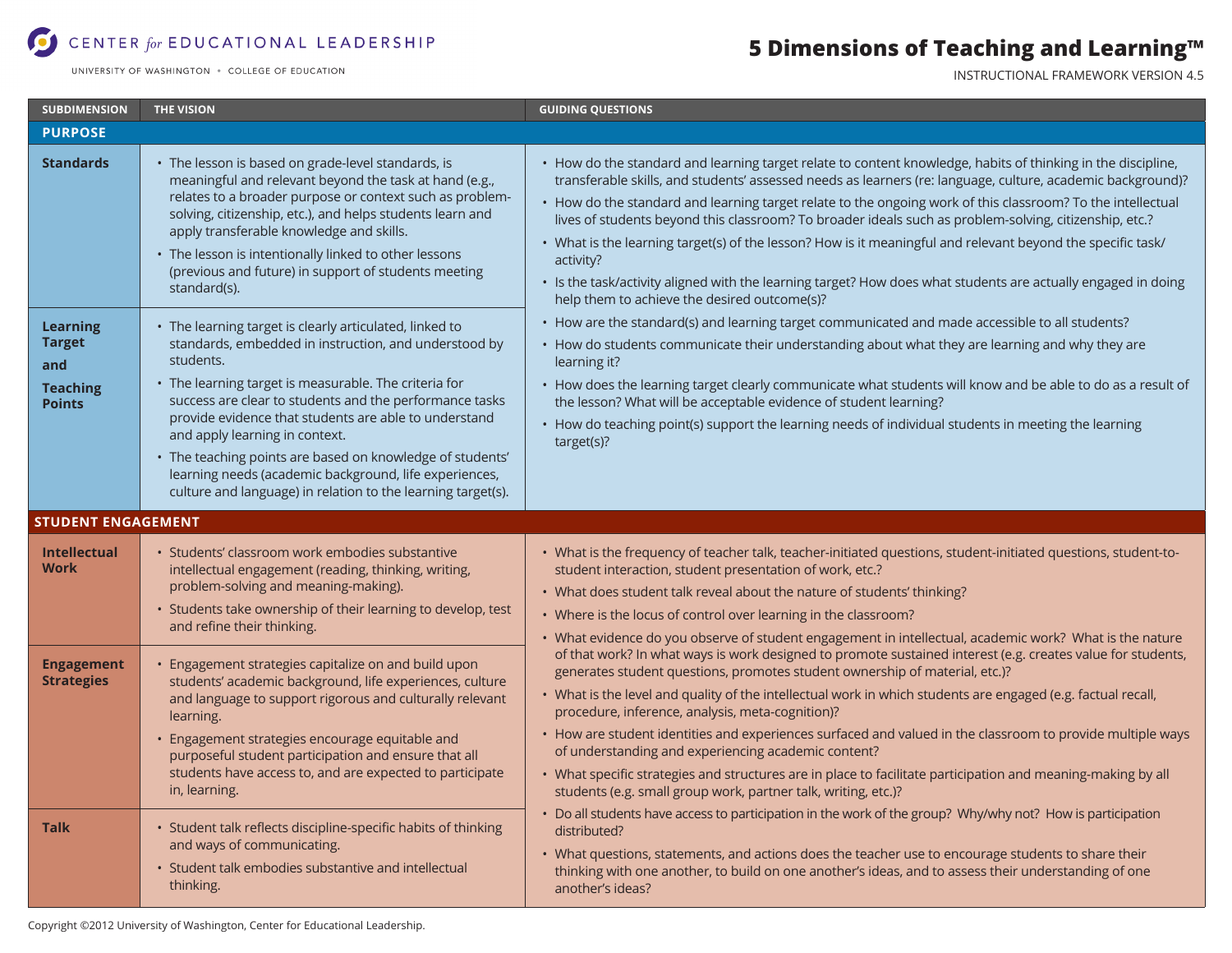#### CENTER for EDUCATIONAL LEADERSHIP

UNIVERSITY OF WASHINGTON . COLLEGE OF EDUCATION

## **5 Dimensions of Teaching and Learning™**

INSTRUCTIONAL FRAMEWORK VERSION 4.5

| <b>SUBDIMENSION</b>                     | <b>THE VISION</b>                                                                                                                                                                                                                                      | <b>GUIDING QUESTIONS</b>                                                                                                                                                                                                      |  |  |
|-----------------------------------------|--------------------------------------------------------------------------------------------------------------------------------------------------------------------------------------------------------------------------------------------------------|-------------------------------------------------------------------------------------------------------------------------------------------------------------------------------------------------------------------------------|--|--|
| <b>CURRICULUM &amp; PEDAGOGY</b>        |                                                                                                                                                                                                                                                        |                                                                                                                                                                                                                               |  |  |
| <b>Curriculum</b>                       | · Instructional materials (e.g., texts, resources, etc.) and tasks are appropriately<br>challenging and supportive for all students, are aligned with the learning target<br>and content area standards, and are culturally and academically relevant. | • How does the learning in the classroom reflect authentic ways of reading, writing,<br>thinking and reasoning in the discipline under study? (e.g., How does the work<br>reflect what mathematicians do and how they think?) |  |  |
|                                         | • The lesson materials and tasks are related to a larger unit and to the sequence<br>and development of conceptual understanding over time.                                                                                                            | • How does the content of the lesson (e.g., text or task) influence the intellectual<br>demand (e.g. the thinking and reasoning required)? How does it align to grade-<br>level standards?                                    |  |  |
| <b>Teaching</b><br><b>Approaches</b>    | • The teacher makes decisions and utilizes instructional approaches in ways that<br>intentionally support his/her instructional purposes.                                                                                                              | • How does the teacher scaffold the learning to provide all students with access to<br>the intellectual work and to participation in meaning-making?                                                                          |  |  |
| and/or<br><b>Strategies</b>             | • Instruction reflects and is consistent with pedagogical content knowledge and is<br>culturally responsive, in order to engage students in disciplinary habits of thinking.                                                                           | • What does the instruction reveal about the teacher's understanding of how<br>students learn, of disciplinary habits of thinking, and of content knowledge?                                                                  |  |  |
|                                         | • The teacher uses different instructional strategies, based on planned and/or in-<br>the-moment decisions, to address individual learning needs.                                                                                                      | • How is students' learning of content and transferable skills supported through<br>the teacher's intentional use of instructional strategies and materials?                                                                  |  |  |
| <b>Scaffolds for</b><br><b>Learning</b> | • The teacher provides scaffolds for the learning task that support the development<br>of the targeted concepts and skills and gradually releases responsibility, leading to<br>student independence.                                                  | • How does the teacher differentiate instruction for students with different<br>learning needs-academic background, life experiences, culture and language?                                                                   |  |  |
| <b>ASSESSMENT FOR STUDENT LEARNING</b>  |                                                                                                                                                                                                                                                        |                                                                                                                                                                                                                               |  |  |
| <b>Assessment</b>                       | • Students assess their own learning in relation to the learning target.<br>• The teacher creates multiple assessment opportunities and expects all students to<br>demonstrate progress towards their learning goals.                                  | • How does the instruction provide opportunities for all students to demonstrate<br>learning? How does the teacher capitalize on those opportunities for the<br>purposes of assessment?                                       |  |  |
|                                         | • Assessment methods include a variety of tools and approaches to gather<br>comprehensive and quality information about the learning styles and needs of                                                                                               | • What opportunities are provided for students to revise their work based on<br>teacher and peer feedback?                                                                                                                    |  |  |
|                                         | each student (e.g., anecdotal notes, conferring, student work samples, etc.).                                                                                                                                                                          | • How does the teacher gather information about student learning? How<br>comprehensive are the sources of data from which he/she draws?                                                                                       |  |  |
|                                         | • The teacher uses systems and routines for recording and using student<br>assessment data (e.g., individual charts, conferring records, portfolios, rubrics) and<br>emphasizes this data as evidence of student progress towards learning goals.      | • How does the teacher's understanding of each student as a learner inform how<br>the teacher pushes for depth and stretches boundaries of student thinking?                                                                  |  |  |
|                                         | • Assessment criteria, methods and purposes are transparent and match the<br>learning target.                                                                                                                                                          | • How do students use assessment data to set learning goals and gauge progress<br>to increase ownership in their learning?                                                                                                    |  |  |
| <b>Adjustments</b>                      | • The teacher uses formative assessment data to make in-the-moment instructional<br>adjustments, modify future lessons, and give targeted feedback to students.                                                                                        | • How does the teacher's instruction reflect planning for assessment?<br>• How does the teacher use multiple forms of assessment to inform instruction<br>and decision-making?                                                |  |  |
|                                         | • The teacher provides feedback that fosters students' meta-cognition to promote<br>their role as editors of their work and that of their peers.                                                                                                       | • How does the teacher adjust instruction based on in-the-moment assessment of<br>student understanding?                                                                                                                      |  |  |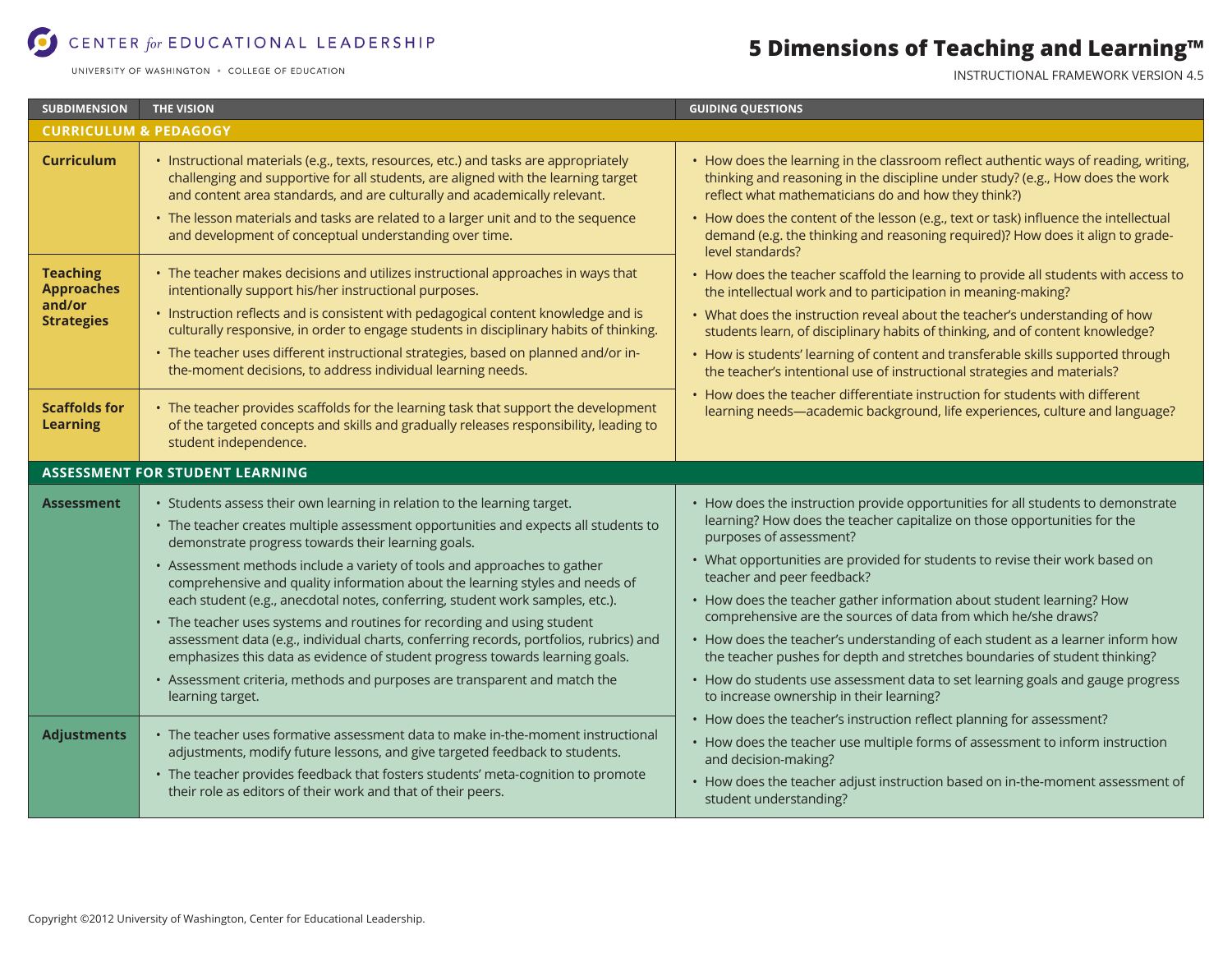#### CENTER for EDUCATIONAL LEADERSHIP

UNIVERSITY OF WASHINGTON . COLLEGE OF EDUCATION

## **5 Dimensions of Teaching and Learning™**

INSTRUCTIONAL FRAMEWORK VERSION 4.5

| <b>SUBDIMENSION</b>                                       | <b>THE VISION</b>                                                                                                                                                                                                                                                                                                                  | <b>GUIDING QUESTIONS</b>                                                                                                                                                                                                                                                                                                                                                                                             |  |  |
|-----------------------------------------------------------|------------------------------------------------------------------------------------------------------------------------------------------------------------------------------------------------------------------------------------------------------------------------------------------------------------------------------------|----------------------------------------------------------------------------------------------------------------------------------------------------------------------------------------------------------------------------------------------------------------------------------------------------------------------------------------------------------------------------------------------------------------------|--|--|
| <b>CLASSROOM ENVIRONMENT &amp; CULTURE</b>                |                                                                                                                                                                                                                                                                                                                                    |                                                                                                                                                                                                                                                                                                                                                                                                                      |  |  |
| Use of<br><b>Physical</b><br><b>Environment</b>           | • The physical arrangement of the room (e.g., meeting area, resources, student<br>seating, etc.) is conducive to student learning.<br>• The teacher uses the physical space of the classroom to assess student<br>understanding and support learning (e.g., teacher moves around the room to<br>observe and confer with students). | • How does the physical arrangement of the classroom, as well as the availability<br>of resources and space to both the teacher and students, purposefully support<br>and scaffold student learning?<br>• How and to what extent do the systems and routines of the classroom facilitate<br>student ownership and independence?                                                                                      |  |  |
|                                                           | • Students have access to resources in the physical environment to support learning<br>and independence (e.g., libraries, materials, charts, technology, etc.).                                                                                                                                                                    | • How and to what extent do the systems and routines of the classroom reflect<br>values of community, inclusivity, equity and accountability for learning?                                                                                                                                                                                                                                                           |  |  |
| <b>Classroom</b><br><b>Routines and</b><br><b>Rituals</b> | • Students show responsibility for and ownership of classroom systems and rou-<br>tines that further independence, learning, and a culture of respect.<br>• Available time is maximized in service of learning.                                                                                                                    | • What is the climate for learning in this classroom? How do relationships<br>(teacher-student, student-student) support or hinder student learning?<br>• What do discourse and interactions reveal about what is valued in this class-<br>room?<br>• What are sources of status and authority in this classroom (e.g., reasoning<br>and justification, intellectual risk-taking, popularity, aggressiveness, etc.)? |  |  |
| <b>Classroom</b><br><b>Culture</b>                        | • Classroom discourse and interactions reflect high expectations and beliefs about<br>all students' intellectual capabilities and create a culture of belonging, equity and<br>accountability for learning.<br>• Classroom norms encourage risk-taking, collaboration and respect for thinking.                                    |                                                                                                                                                                                                                                                                                                                                                                                                                      |  |  |
|                                                           | • The classroom culture fosters the exchange of constructive feedback and celebra-<br>tion of growth.                                                                                                                                                                                                                              |                                                                                                                                                                                                                                                                                                                                                                                                                      |  |  |